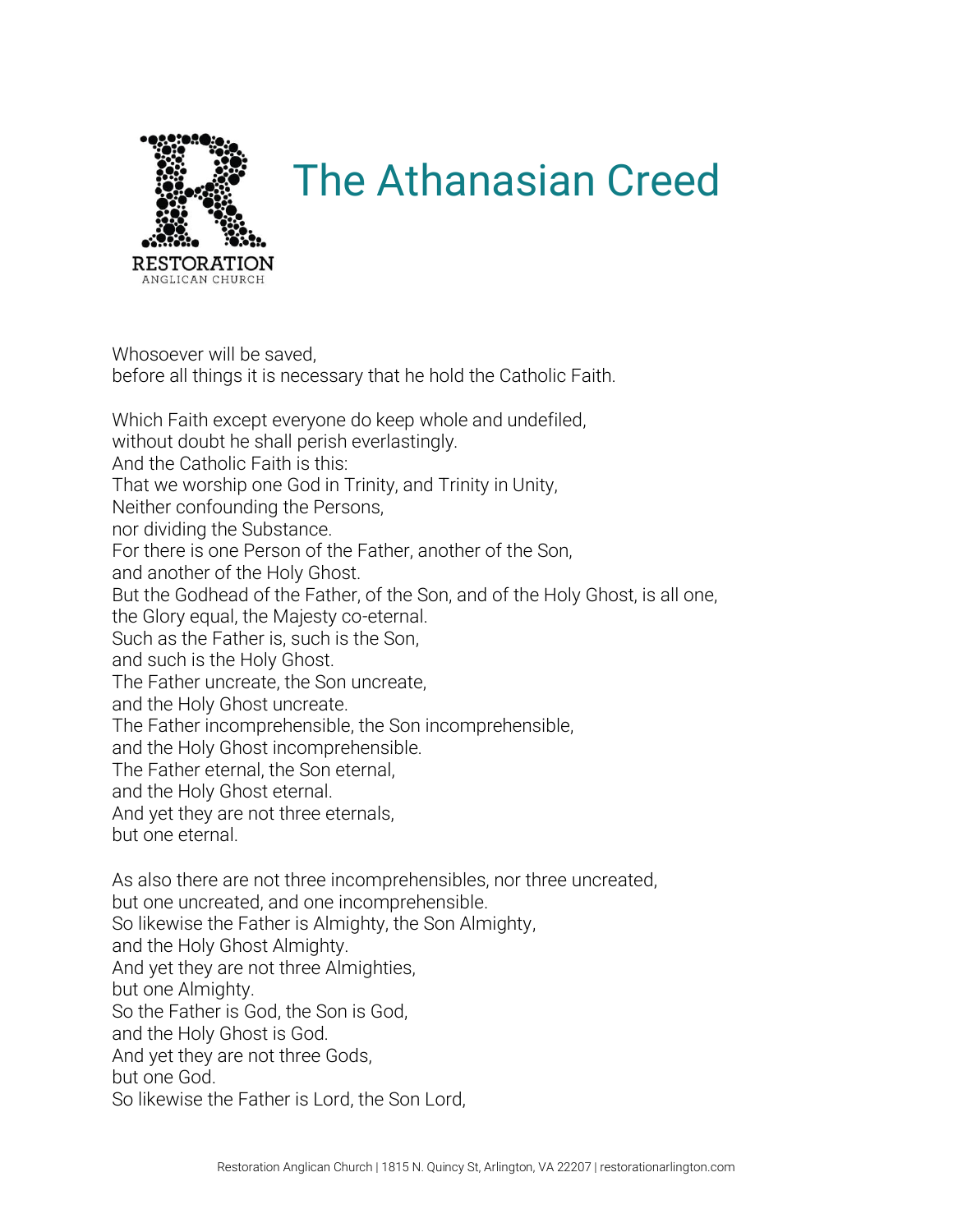and the Holy Ghost Lord. And yet not three Lords, but one Lord. For like as we are compelled by the Christian verity to acknowledge every Person by himself to be both God and Lord, So are we forbidden by the Catholic Religion, to say, There be three Gods, or three Lords. The Father is made of none, neither created, nor begotten. The Son is of the Father alone, not made, nor created, but begotten. The Holy Ghost is of the Father and of the Son, neither made, nor created, nor begotten, but proceeding. So there is one Father, not three Fathers; one Son, not three Sons; one Holy Ghost, not three Holy Ghosts. And in this Trinity none is afore, or after other; none is greater, or less than another; But the whole three Persons are co-eternal together and co-equal. So that in all things, as is aforesaid, the Unity in Trinity and the Trinity in Unity is to be worshipped. He therefore that will be saved must thus think of the Trinity. Furthermore, it is necessary to everlasting salvation that he also believe rightly the Incarnation of our Lord Jesus Christ. For the right Faith is, that we believe and confess, that our Lord Jesus Christ, the Son of God, is God and Man; God, of the Substance of the Father, begotten before the worlds; and Man, of the Substance of his Mother, born in the world; Perfect God and perfect Man, of a reasonable soul and human flesh subsisting; Equal to the Father, as touching his Godhead; and inferior to the Father, as touching his Manhood. Who, although he be God and Man, yet he is not two, but one Christ; One, not by conversion of the Godhead into flesh, but by taking of the Manhood into God; One altogether; not by confusion of Substance, but by unity of Person. For as the reasonable soul and flesh is one man, so God and Man is one Christ; Who suffered for our salvation, descended into hell, rose again the third day from the dead. He ascended into heaven, he sitteth on the right hand of the Father, God Almighty, from whence he shall come to judge the quick and the dead.